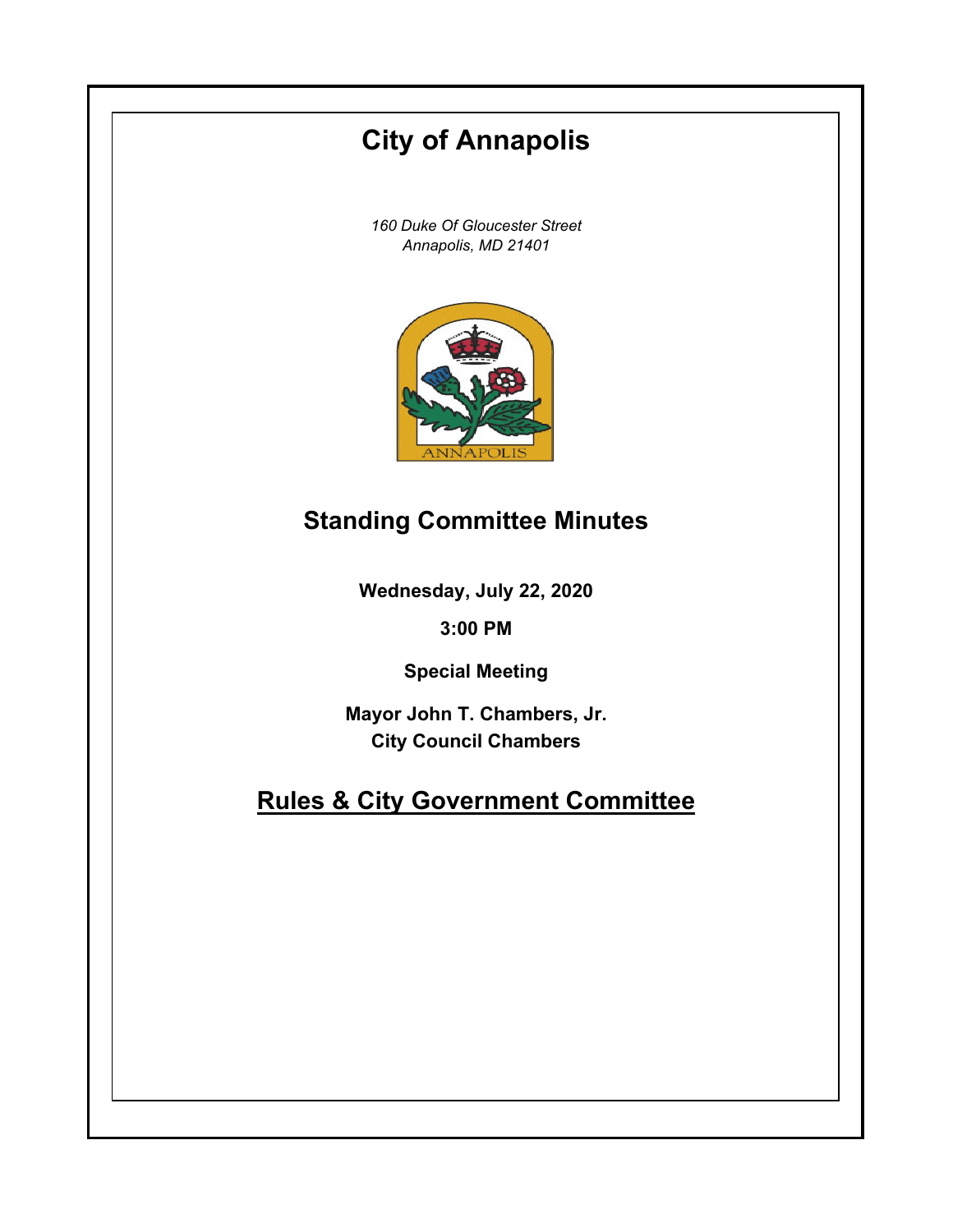#### 1. Call To Order

**Chairwoman Finlayson called the meeting to order at 3:06 p.m.**

2. Roll Call

**Present:** 3 - Finlayson, Savidge and Arnett

3. Approval of Agenda (any changes to the agenda should be made here)

Alderman Gay, Assistant Attorney Leonard, City Attorney Lyles, and City Manager Jarrell, were present and answered questions from the committee.

**Alderman Arnett moved to adopt the Regular Meeting Agenda. Seconded. A roll call vote was taken. The motion CARRIED by the following vote:**

**Aye:** 3 - Finlayson, Savidge and Arnett

#### 4. Business before Committee

#### **a. Approval of Minutes**

[RCG07.14.2](http://annapolismd.legistar.com/gateway.aspx?m=l&id=/matter.aspx?key=4877) 0 Approval of Minutes for the Regular Meeting

> **Alderman Arnett moved to approve. Seconded. A roll call vote was taken. The motion CARRIED by the following vote:**

**Aye:** 3 - Finlayson, Savidge and Arnett

- 5. Legislation before Committee
	- [O-39-19](http://annapolismd.legistar.com/gateway.aspx?m=l&id=/matter.aspx?key=4563) **Accessory Dwelling Units** For the purpose of allowing accessory dwelling units in all zoning districts that allow single-family detached dwellings; establishing use requirements for accessory dwelling units; adding certain definitions; making stylistic changes; and generally related to accessory dwelling units.

Alderman Gay, Alderman Rodriguez, Alderman Paone, Planning and Zoning Director Nash, City Attorney Lyles, and Alderwoman Tierney, were present and answered questions from the committee.

Amendment 6 Motion to recommend favorably

Amendment 7 Amendment 8 Motion to recommend favorably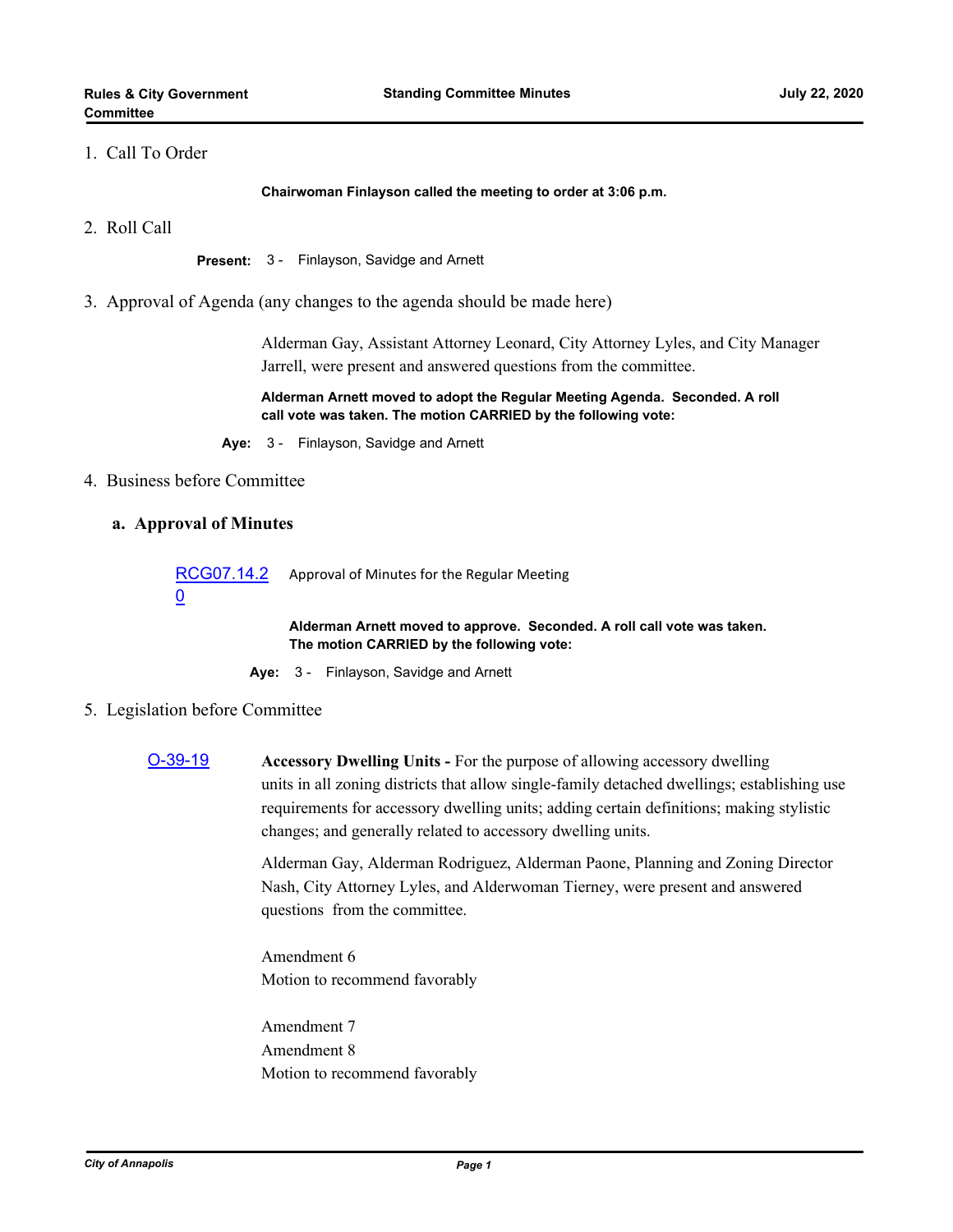**Alderman Savidge moved to recommend with amendments. Seconded. A roll call vote was taken. The motion CARRIED by the following vote:**

**Aye:** 3 - Finlayson, Savidge and Arnett

[CA-1-20](http://annapolismd.legistar.com/gateway.aspx?m=l&id=/matter.aspx?key=4775) **Deputy City Manager for Resilience and Sustainability -** For the purpose of establishing the position of Deputy City Manager for Resilience and Sustainability; defining qualifications and responsibilities, providing for certain terms of employment and compensation, providing for a line of authority, updating the powers and duties of the City Manager, and generally related to the Deputy City Manager.

> City Manager Jarrell, Planning and Zoning Director Nash were present and answered questions from the committee.

Motion to Recommend Favorably Buckley Amendments 1-8 (Ald. Arnett)

Motion to approve Amendment 9 (s and c Ald. Arnett)

Motion to approve Amendment 10 (s and c Ald. Arnett nay Finlayson)

**Alderman Arnett moved to recommend with amendments. Seconded. A roll call vote was taken. The motion CARRIED by the following vote:**

- **Aye:** 2 Savidge and Arnett
- **Nay:** 1 Finlayson
- [O-20-20](http://annapolismd.legistar.com/gateway.aspx?m=l&id=/matter.aspx?key=4778) **Deputy City Manager for Resilience and Sustainability** For the purpose of establishing the position of Deputy City Manager for Resilience and Sustainability; providing for certain terms of employment and compensation; clarifying duties and responsibilities; transferring certain environmental programs and activities, and generally related to establishing the Deputy City Manager for Resilience and Sustainability position.

City Manager Jarrell was present and answered questions from the committee.

Motion to recommend Buckley Amendments 1-5 (s and c Ald. Savidge) - withdrawn

Motion to recommend Amendment 1 (s and c Ald. Savidge, nay Ald. Finlayson)

Motion to recommend Amendment 2 (s and c Ald. Arnett)